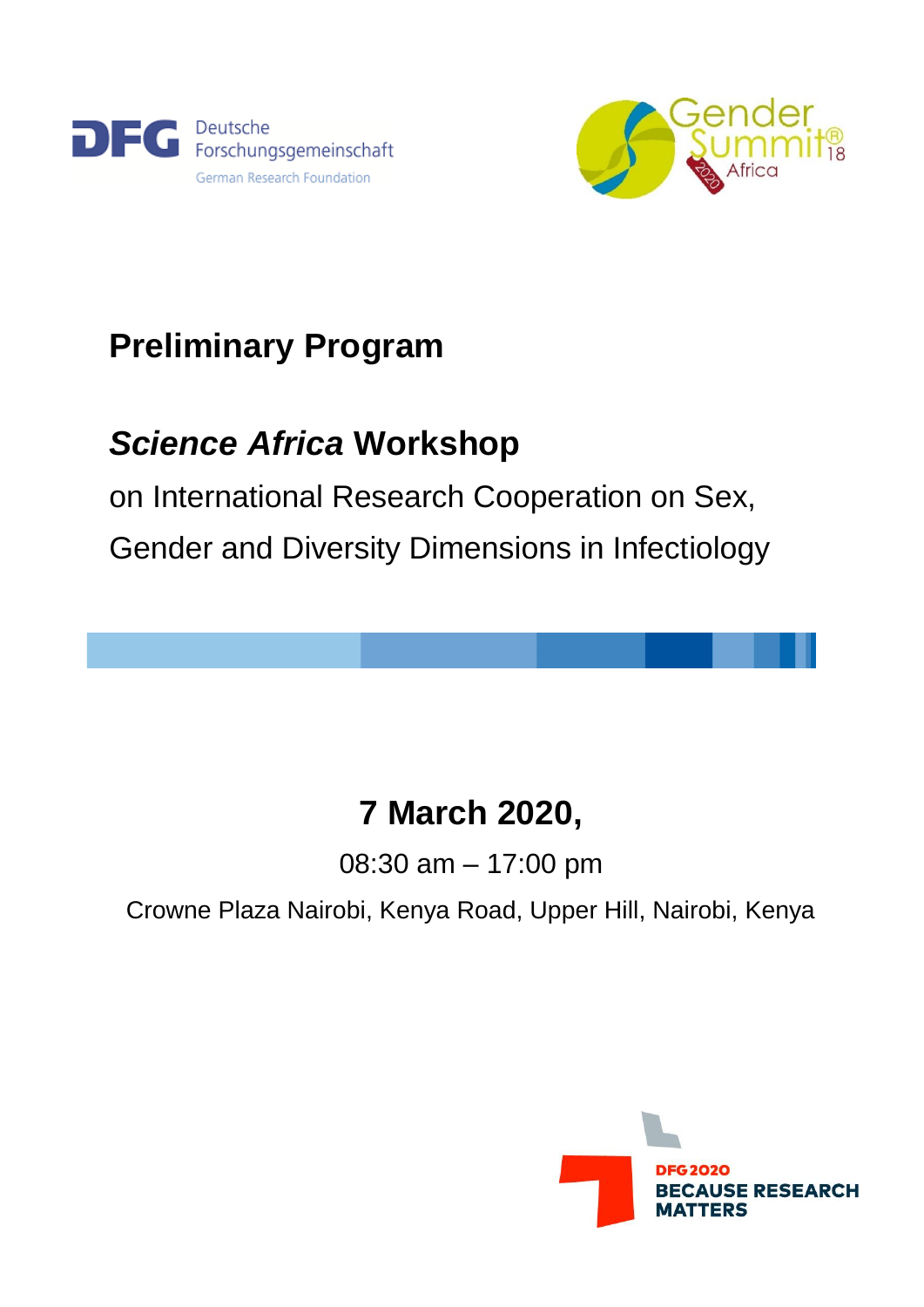## **Saturday, 7 March 2020**

## **08:30 – 09:30 Arrival and Registration**

## **09:30 – 09:45 Welcome Note** Prof. Dr. Katja **Becker,** DFG President

# **Session I: Examples of Sex, Gender and Diversity Dimensions – Relevance for Infectiology Research**

- **09:45 – 10:05** Prof. Dr. Clarissa **Prazeres da Costa**, Institute of Medical Microbiology, Immunology, and Hygiene, Technical University of Munich
- **10:05 – 10:25** Asst. Prof. Dr. Aster **Tsegaye Abebe**, College of Health Sciences, Addis Abeba University, "Sex as a Biological Variable in Infectious Diseases Research with Particular Emphasis on HIV Research"
- **10:25 – 10:45** Prof. Dr. Brigitte J. **Vennervald**, Parasitology and Aquatic Pathobiology, University of Copenhagen, Sex, gender and vulnerability to schistosomiasis
- **10:45 – 11:15 Coffee break**
- **11:15 – 11:35** Prof. Dr. Uli **Beisel**, Faculty of Cultural studies Ethnology and social Anthropology, University of Bayreuth & Prof. Dr. Grace **Akello**, Firoz Lalji Centre of Africa, London School of Economics and Political Sciences
- **11:35 – 11:55** Dr. Laura E. **Layland-Heni**, Institute of Medical Microbiology, Immunology and Parasitology, University of Bonn
- **11:55 – 12:15** Dr. Selidji T. **Agnandji**, Centre de Recherches Médicales de Lambaréne
- **12:15 – 13:15 Lunch & Networking**

### **Session II: Incooperation of Sex, Gender and Diversity in Life Sciences**

**13:15 – 13:45** Prof. Dr. Sabine **Oertelt-Prigione**, Department of Primary and Community Care, Radbound University Medical Center Nijmegen, "The incorporation of sex and gender in research design - general considerations and state of the art"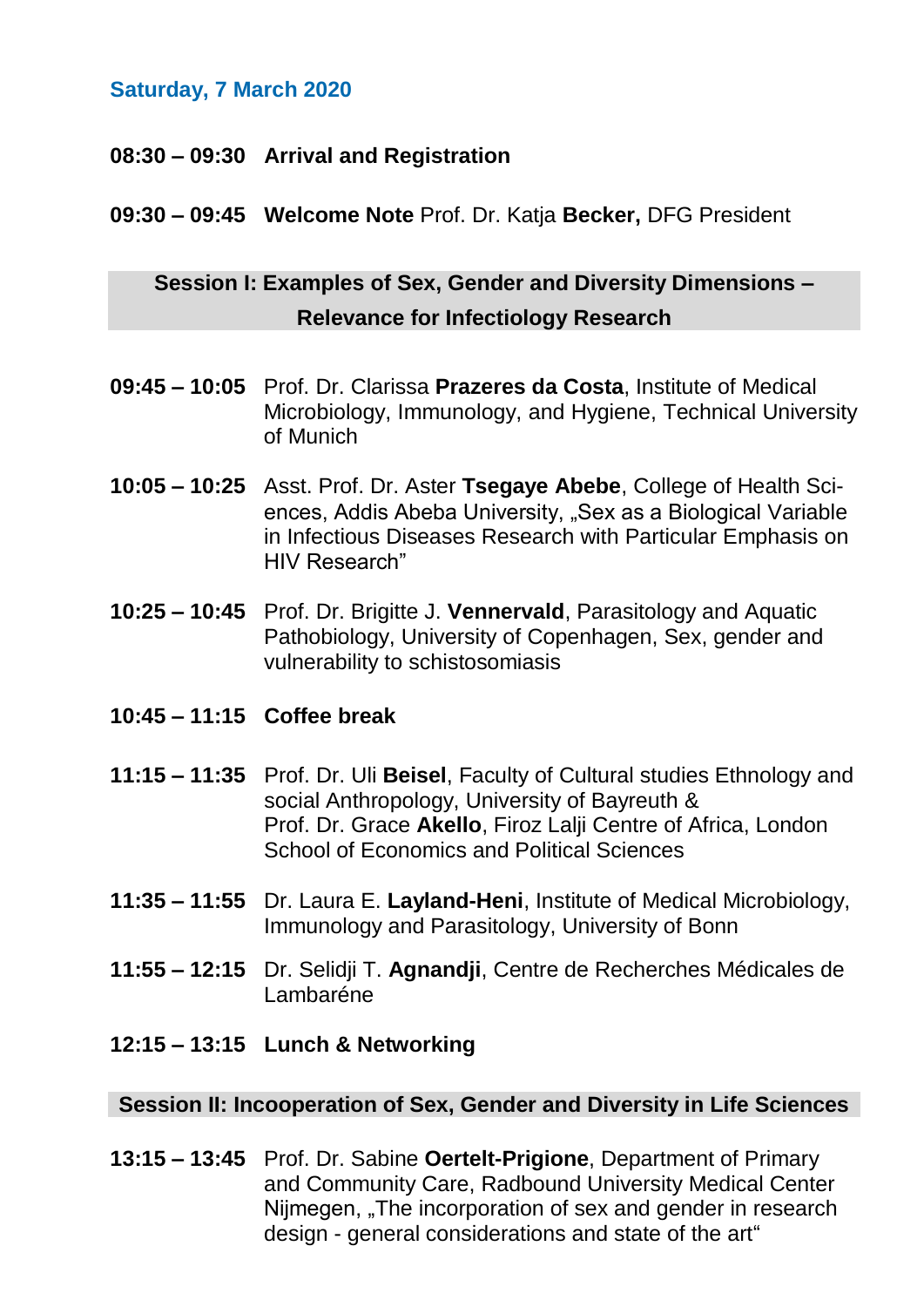**13:45 – 14:15 Discussion on Challenges & Good Practices**

**Session III: Networking (optional with poster presentation)**

- **14:15 – 15:15 Networking**
- **15:15 – 15:45 Coffee break**
- **15:45 – 17:00 Market Place: International Research Cooperation – Opportunities in Research Funding Short presentation of DFG, DAAD, SGCI** (Questions and Answers)
- **17:00 End of the Workshop**